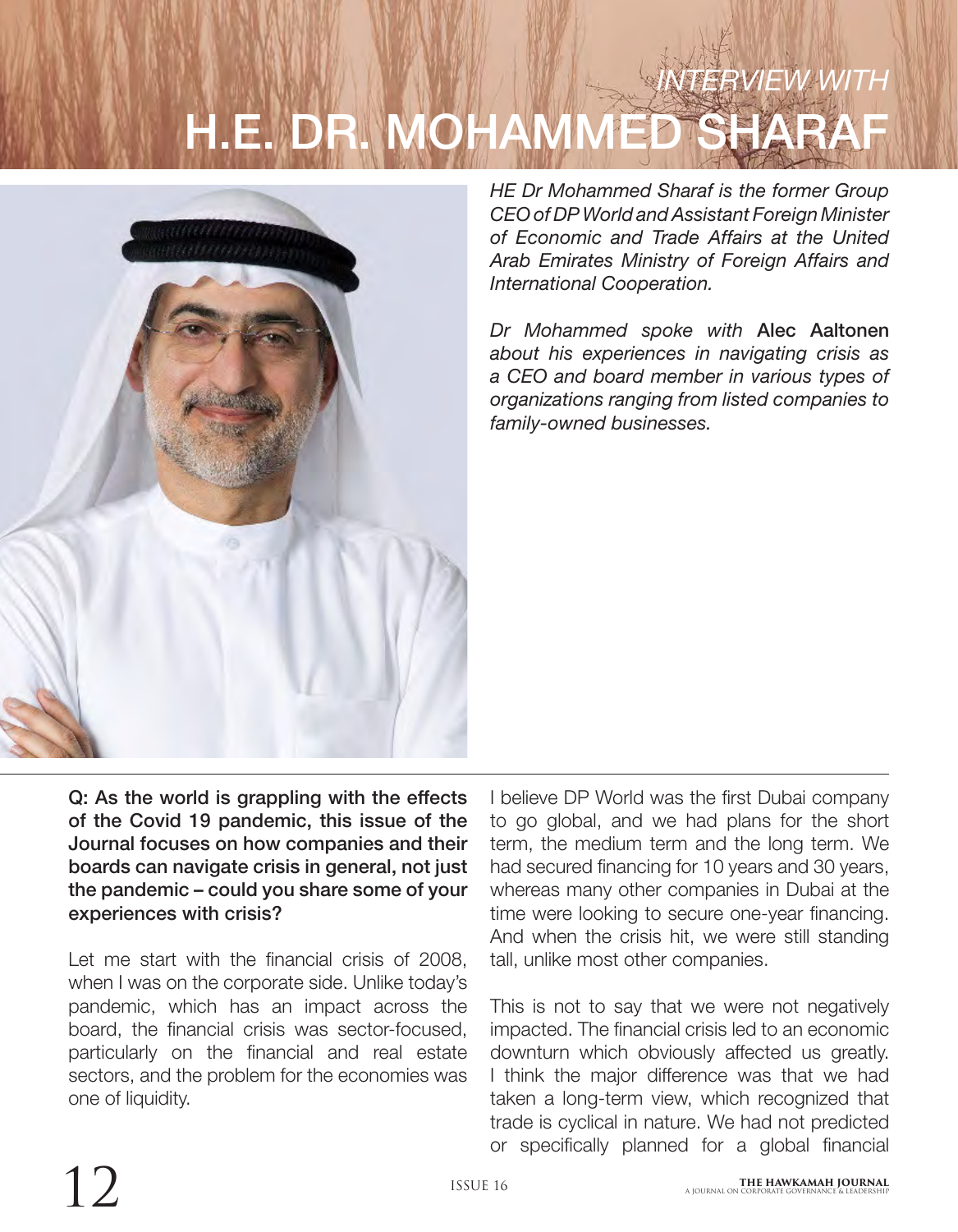crisis, but we had predicted that there would be downturns and had planned accordingly.

#### Q: What was the role of the board during the financial crisis? Did the board become more hands on? Were there more board meetings, for example?

I think the board's involvement was the same as before the crisis, but it's role in focusing on the long-term became even more important. We wanted to avoid knee jerk reactions such as laying off people and cutting costs. Instead our focus was on creating efficiencies, and we achieved some USD 30 million through this, rather than through massive lay offs. We had to let some people go, but this was a fairly limited number and we tried our very best to hold on the long-term staff whom we had trained and invested in.

The board's role was also to keep the company disciplined. Due to the downturn, there were many attractive valuations and the role of the board was to keep the company focused on the long-term rather than be side-tracked by these opportunities which were not directly linked with the long-term vision. We also knew that this was the time to invest and we did acquire some assets which were aligned with our strategy. Some of them we had been looking at prior to the crisis but had turned down due to the then high valuations. For example, one asset was valued at USD 1.4 billion USD prior to the crisis which we had felt was too much, but in the downturn, we were able to acquire it for USD 400 million.

#### Q: So preparation for a crisis actually helped the business to grow?

Yes, businesses do not grow on a linear curve. We knew there would be some crises along the way. We knew all businesses have rainy days. And there was significant upside for companies that had prepared for rainy days.

## Q: How important were the independent directors in this?

They had a massive impact. Four out of our eight directors were independent. These independent directors were all experienced board members in listed companies, particularly in international listed companies, and their perspectives and insights had a significant effect on the company. They were asking the right questions. Of course, sometimes members of management in companies feel that their boards' questions can be annoying, but in the process of providing answers to the board, the management has to go through a reflection process themselves. This is the value of having experienced independent members on your boards and I saw the benefit they bring to the company.

#### Q: What role did the shareholders play during this crisis?

As a listed company, we did regular roadshows with investors. My team and I would sit down with all our big shareholders. These were one on one meetings lasting for hours and they were largely testing us and the company on if we actually knew what we were doing. What I quickly learned from these meetings was that I needed to have 100 percent conviction on the matters I presented to them. We were really scrutinized and challenged, and I remember them being specifically skeptical because they perceived Dubai as only presenting good news. So whenever we showed them the numbers and the progress we had made, we would remind them that these were the points they had challenged us on. Transparency and dialogue, in addition to bottom line results, are vital for gaining shareholder confidence.

But I think this is only possible when you have transparency between the board and management. Quite often you see companies where the management are hiding the negative news from the board. To tackle this, having the right management team helps, but you also need a board that asks the right questions and requests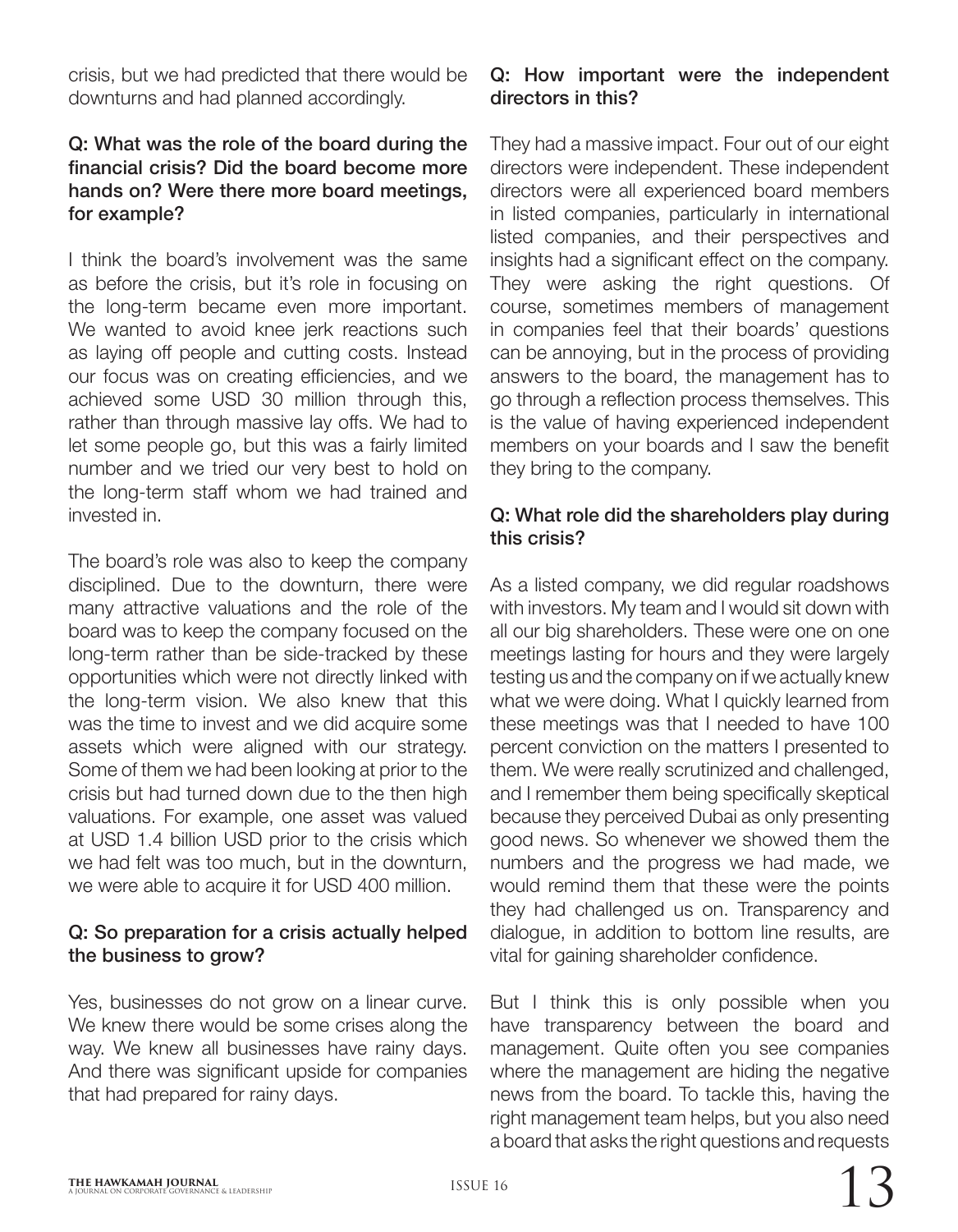for relevant information, and this is another area where having experienced independent board members can play a positive role.

## Q: Let us turn to the current crisis, the 2020 pandemic, you are now involved in different set ups?

Yes, I'm no longer at DP World. I currently sit on the boards of a UAE-based listed company and a large family business and I serve as an advisor to other family-owned groups.

## Q: In terms of the listed company, could you describe your experiences on the responses to the pandemic?

This is an insurance company, which was doing quite well in the early days of the pandemic. For example, there were no traffic accidents because nobody was out on roads due to the lockdown. People generally also avoided going to the hospitals. But this crisis was a new situation for everyone in the company and I can't say our planning for a crisis had been very robust. But this was also a company in which the management was new.

In terms of the board, there was some initial confusion, as was the case in many other companies, on having board meetings, whether we should postpone the meetings until meetings were allowed, but we quickly moved to virtual board meetings.

I would say that the board played an important part in scenario planning during this crisis, particularly as there were a lot of uncertainties in how things would evolve. We were stress testing management plans, guiding them to prepare for what-if situations and provide us with impact analysis of such situations. For example, we asked them to prepare for a scenario where the authorities would not cover the testing or the treatment of Covid patients.

# Q: How about in the family-owned companies?

I'm not quite sure how to put it. As you know, family-businesses here are conglomerates consisting of numerous businesses operating across a number of sectors. Perhaps the only way to describe the situation is to say that the majority of these subsidiaries or companies were not prepared. I'm not talking about being prepared for a pandemic, but being prepared for a crisis in general.

## Q: Why was this case?

Good question. I think there is a perception that the family, as the owner, will act as the reserve. And yes, in most cases the families will have the resources to bail out the companies, but the issue is the lack of planning for a rainy day. You see the management of many of these companies spending every penny they have without thinking about rainy days, which are inevitable. And now you have a lot of businesses blaming Covid, without blaming themselves for not preparing for challenging times.

I think we also have a problem with incentive systems, not just for family groups here but also for all types of companies globally. At the moment, incentive systems are mostly focused on the individual, which encourages individualistic thinking.

The role of the family or the board should be to guide the businesses, ensuring that the management have systems and policies in place for managing crises. Not pandemics specifically, but all types of crises, including cyberattacks.

## Q: Do you think having independent directors on the boards of family businesses would make a difference? That they would be better prepared for rainy days?

Generally speaking, family businesses tend to have their own culture. They run their businesses in a manner they always have done - like families.